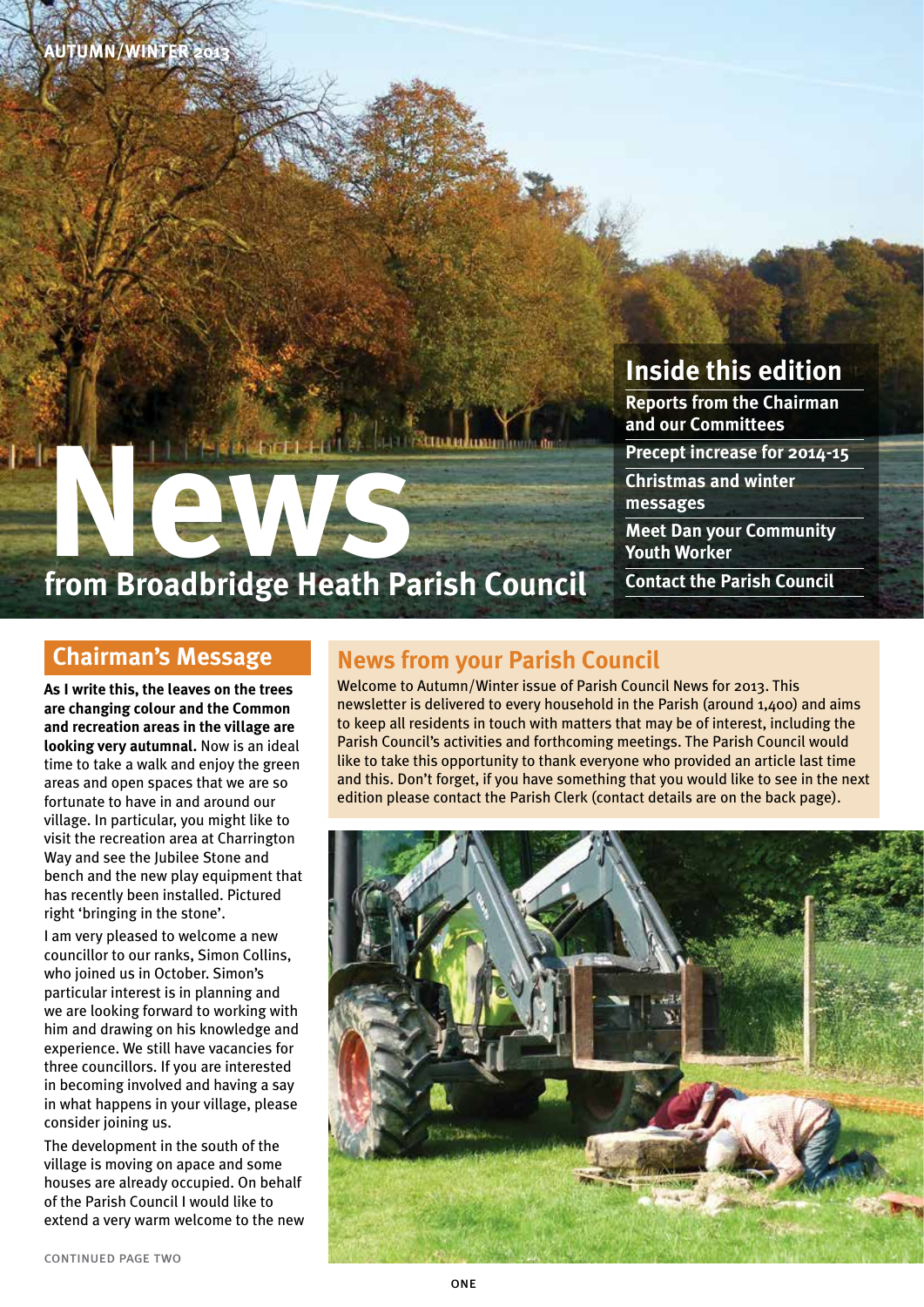#### continued from page one

residents of Broadbridge Heath and hope that you enjoy being part of this small, but friendly community.

Welcome Packs with details about the village and various local organisations are being distributed to all households as people move in. Our thanks to Countryside Properties for printing the wallets and distributing the packs and also for the help they have given Matt and his team at the Dirt Jumps – see page FOUR.

As work progresses in the south of the village there will be changes in the road network in the surrounding area. The Parish Council is working with consultants to ensure that we put the right balance of measures in place, both to reduce the speed of traffic (a cause of concern for many residents) and to prevent motorists using the village as a short cut once the new road system is in place. We are currently considering various suggestions and hope to bring forward ideas for public

consultation next year.

I have mentioned just a few of the issues that we have been involved with over the last few months. Details of the work carried out by our various committees can be found in the reports from the individual Chairman.

Finally, I would like to wish you all, on behalf of the Parish Council, a Happy Christmas and very best wishes for the New Year.

*Viv Edwards, Chairman* 

### Gala Association Fireworks and Bonfire **Saturday 2nd November**

**Despite the blustery weather, a large crowd gathered behind The Village Centre to enjoy a spectacular, dazzling firework display by Aurora Fireworks and a brightly burning bonfire.**  Prior to this, the popular torch light procession had set out from Sullington Mead gathering villagers as it wended its way through the village to the field. This really is an impressive sight, if you haven't been involved before make a note to join in next year – torches are provided for responsible adults to carry!

Thank you to the 1st and 2nd Broadbridge Heath Brownie packs and Skylarks Playgroup for providing the guys who sat proudly on the top of the bonfire! *(pictured right)*

This is an extremely popular event in the village, but it is only made possible by the hard work and commitment of the committee, their friends and family, volunteers from various local organisations and of course our numerous sponsors. I would like to extend grateful thanks to everyone involved. As ever, we are looking for volunteers both to join the Committee and help on the actual day.

**If you would like to know more details, please contact me. Viv Edwards, Chairman, Gala Association, viv@rh12.co.uk, 01403 240414** 



## **Have a crime free Christmas**

**With the Christmas holiday season almost upon us, now is a good time to remind people to take steps to make sure your Christmas is not spoiled by criminals who can take the opportunity afforded them by the extra shopping that we do, the hustle and bustle of town centres as we rush around, and the value of the goods we buy as presents and store in our homes until the big day.** 

**Out Shopping** – Guard against pickpockets; be extra careful with your wallet or purse. Try to park in a well-lit area; lock all doors and windows and do not leave presents in view.

**At Home** – Keep presents out of sight until Christmas Eve and, if you 'hide' or store larger items such as bicycles in the shed or outbuildings, make sure that they are very secure. Remember, empty boxes left outside advertise that you have new goods inside! Expensive items may need additional insurance. If you go out for the evening make it look as if someone is at home by turning on lights and the radio and lock all doors and windows. As a fire precaution, do not leave Christmas lights on in the house whilst you are out.

If you go away for the holiday period use an automatic timer for lights and ask a trusted neighbour to watch your home.

Have a happy and crime-free Christmas

### **Horsham District Council Health Walks**

All are welcome to join these guided, free, sociable, walks led by trained volunteers; there is no need to book, just turn-up at the start point (if you are new to the scheme please arrive 15 minutes before the start time for registration). A programme booklet containing details of walks is available from the Walks Co-ordinator on 01403 215269 or can be downloaded from their website at www.

horsham.gov.uk/ leisure/2103.aspx (or enter "Horsham DC Walks" into a search engine such as Google).

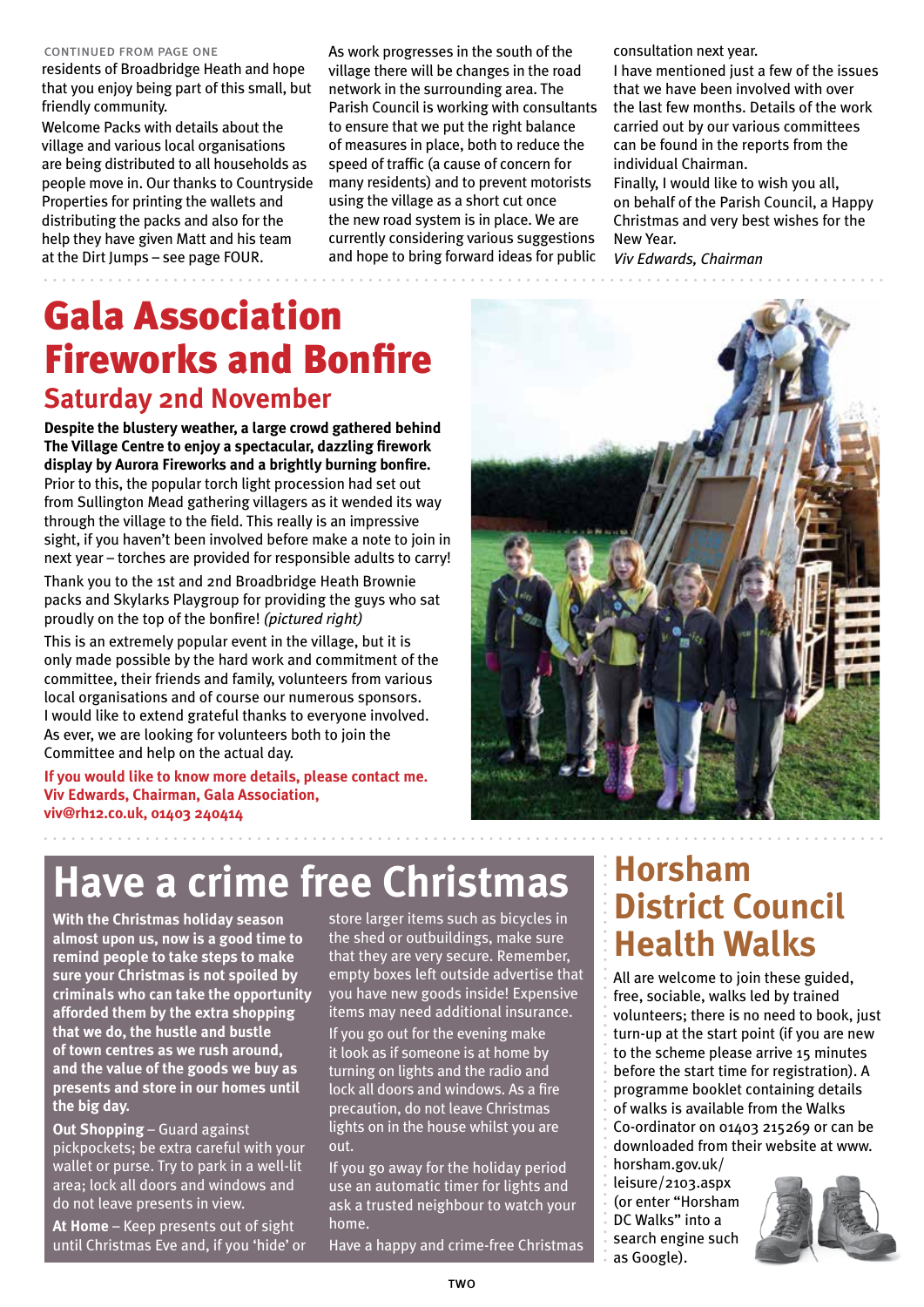#### **Finance and Establishment Committee**

This Committee is entering the busiest period in the financial year as it considers the budget for 2014-15 and prepares the accounts and related work for year end. Our auditors PKF Littlejohn, approved the accounts to 31 March 2013 in September and these are available for view on the website.

The precept, the amount of Council Tax requested by the Parish Council (PC), is due to be submitted to Horsham District Council (HDC) in January and as always, the PC is keen to ensure that its priorities and initiatives reflect the wishes of the electorate.

The PC currently funds a Community Youth Worker in partnership with Slinfold and Warnham, the cost of which for this first year, 2013-14, has been met from reserves and grants. At the PC meeting on 2nd December, members agreed that the cost for 2014-15, as well as other small inflationary costs, may be met by an increase in precept.

The PC would like to advise residents that they will be making the final 'precept' decision for next year at their meeting on 6th January but that the recommendation currently is, in principle, to increase precept by £4.70 per year (or 9p per week) for an average Band D property. An increase of £4.70 (around 11% more than last year), if agreed, will show on residents Council

Tax bills from HDC in the spring and the Parish Council would like to take this opportunity for residents to comment on this increase should they wish to do, by post, email or at the PC meeting on 6th January.

 As residents move into houses on the new development the PC is working with HDC to establish how this will recognised in its income so its expanding obligations can be met. For example, how will environmental services such as litter picking and inspections of play areas in the new development be funded? These discussions are on-going.

On the establishment front, we have a part time vacancy which will be advertised in the New Year and will involve supporting our clerk. The role will require good communication and administration skills and knowledge of local authority would be an advantage. Hours will be flexible as day and evening work is required but will be between 10 and 25 hours per month. The full job description and person specification is currently being drawn up. If you would like to register an interest in the vacancy please telephone our Clerk. If you would like to know more about any aspect of the PC's finances please do not hesitate to contact the Clerk.

*Councillor David Trangmar, Chairman Finance & Establishment*



#### **Now is the time to check your drain(s) outside your property but only if it is safe to do so!**

Are they clear from debris? Can water exit freely down the drain?

Would a quick sweep help to clear the surface? Could you, your gardener or handyman unblock the drain at surface level?

If the drain is badly blocked and needs professional attention to be cleared please report this now to West Sussex County Council via their website 'LoveWestSussex' or call 01243 642105 and provide full details to the operator. Please do not delay; do not wait until the blocked drain results in flooding in the area. This is particularly **Now is the time to check your drain(s) outside your**<br>**Property but only if it is safe to do so!**<br>Are they clear from debris? Can water exit freely down the drain?<br>Would a quick sweep help to clear the surface? Could you,

#### Bus travel

**Many residents have asked why the Arriva and Compass buses arrive within minutes of each other and whether this could be changed. The Parish Council contacted both bus companies but unfortunately there is little leeway for them to change their timetables as these are scheduled to cover school runs or to link to other services. They also have to try to minimise problems at Horsham bus station as it is too small to cope with the number of services using it. Sorry, we tried!**

#### **Planning Committee**

**Recent activity has been dominated by a detailed planning application for the latest two parcels of land in the Countryside Properties 'Wickhurst Green' development (DC/13/1690).**  This consists of 137 residential units, plus amenity/open space areas and landscaping. The Parish Council has raised various concerns and comments in relation to this latest phase.

During the last few months we have also considered the application from Lifestyle Ford (DC/13/1126) to redevelop the Kingfisher House site, the home of the former Peugeot/Citroen garage. This is to replace their existing showroom and workshop premises in the Bishopric, Horsham. The application was subsequently approved by Horsham District Council (HDC) and we expect the redevelopment of this site to commence very soon.

The Parish Council were somewhat disappointed to learn that HDC had approved the erection of 27 residential units at The Firs, Farthings Hill, adjacent to the Farthings Interchange roundabout, a proposal which, although not within our parish, we had objected to on the grounds of traffic and site access implications, taking into account its location.

The Parish Council are of course aware of the speculation surrounding the future of the land to the north of the Shelley Arms, which has been the subject of recent outline proposals by a potential developer. At this time there has been no planning application made to develop this site and therefore nothing for the Parish Council to formally consider. However, should this materialise then the Parish Council will consider all aspects of any application for this site.

It is fair to say that with the current level of development that the village is taking, we feel that any additional housing development may be too much for the village to absorb and certainly more than we need to meet our housing needs.

Finally there continues to be small applications, in the main for developments to private dwellings, for the planning committee to consider.

Also, just a reminder that the Planning Committee normally meets once per month, (unless there are no applications to consider) and all meetings are open to the public. The date of upcoming meetings will be posted on the PC notice board, outside of the One-Stop village shop, at the Village Centre and on the PC website.

*Councillor Geoff Clark Planning Chairman*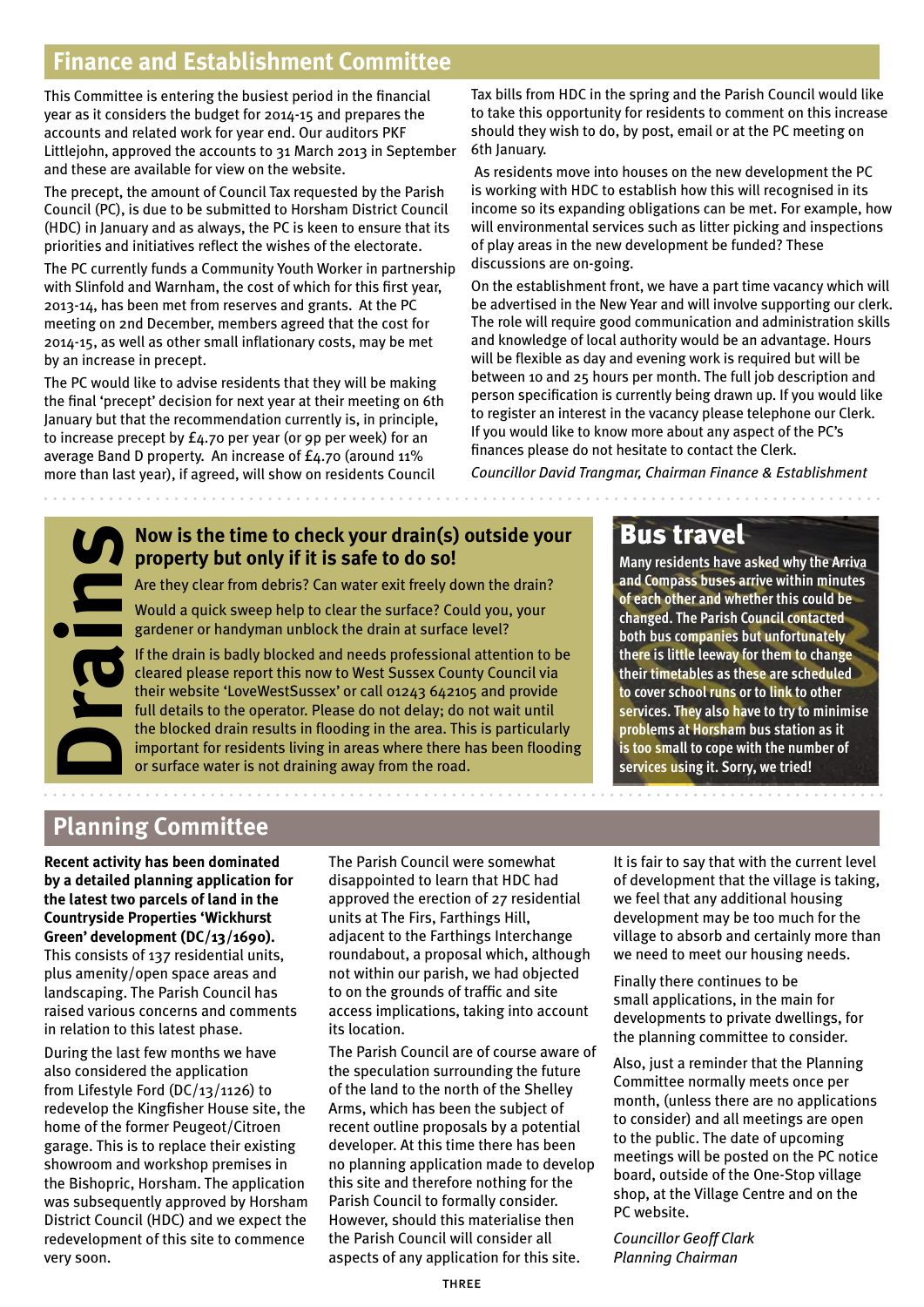#### **Recreation Committee**

**A sub-committee, comprising six councillors, meets four or five times a year to consider issues relating to Recreation and the Environment. Our remit has involved too many initiatives to mention all, but some of what we have been working on this year and worth particular mention follows:**

#### **Play Inspections**

All five of our recreation areas i.e. The Common, The Village Centre, Charrington Way, Singleton Road and The Dirt Jumps at Byfleets Lane are subject to regular inspection. Our litter warden checks these areas weekly, HDC every other month and once a year we have a full annual inspection by a registered play inspection company as recommended by our insurers. We are pleased to say that the annual report noted only very low or low risk items. Reported items are reviewed by this committee and repair or replacement is agreed and carried out as necessary. We are very grateful to Mr Hugh Bayne who carries out many of the repairs and much of the maintenance that is required. Any concerns regarding our recreational areas should be reported to the Clerk.

#### **New play equipment**

Recommendations were made to the Parish Council for replacement springers at The Common earlier this year and new equipment was installed in Charrington Way. The recommendations were agreed and new equipment has now been installed.



Don't forget that both Charrington Way and The Village Centre has fitness equipment for adults too.

#### **Dirt Jumps on Byfleets Lane**

After being closed for most of the year, we are pleased to announce that The Dirt Jumps should re-open next year when the better weather arrives. Enhancements to The Jumps have progressed well thanks to the initiative of a group of 17 year



olds; Matt Davis, Ben Kemp and Marcus King who enlisted the help of the Parish Council and Countryside Properties.

RoSPA visited The Dirt Jumps in July and commented that the enhanced site will offer an exciting opportunity for riders and young people and could be used after recommendations in their report had been implemented. These recommendations included moving some of the jumps to maintain a two meter boundary around the jumps, clearing vegetation and cutting back overhanging branches.

The jumps had mostly been created by hand with spades and shovels, and by a digger paid for by the Parish Council, but Matt and his friends wanted to extend the route to create a beginners and advanced course which needed further mechanical help and it is thanks to them securing grants from the Parish Council and West Sussex County Council that a digger was brought in to help build the jumps. Unfortunately, due to severe rain at Easter the works were put on hold and the track couldn't be finished. Countryside Properties volunteered their help during the October half term holidays to address some of the recommendations made following the RoSPA inspection and help finish the work and this will include a footpath around the edge of the site.

Viv Edwards, Parish Council Chairman, commented: "The Parish Council are firm supporters of the Dirt Jumps and we are delighted that Countryside Properties has kindly carried out some of the works recommended by RoSPA. The boys have worked extremely hard to raise funds to improve the jumps, and it is thanks to their dedication and hard work that this excellent facility will be open again next year for everyone to use."

# **Don't Tolerate it, Report it**

**Residents often contact the Clerk about problems around the village, which she duly forwards to the relevant authority.**  Please be aware that problems can also be reported directly to either Horsham District Council (for matters such as dog fouling, problems with the Acorn Plus Scheme, fly tipping or fly posting, full litter or dog litter bins) or West Sussex County Council (for matters such as pot holes, dangerous footpaths, hedges encroaching on WSCC's Highways, blocked drains and signs) etc. Their

#### contact details are:

Horsham District Council – 01403 215100 or visit www.horsham.gov.uk

West Sussex County Council – 01243 777100 or visit www.westsussex.gov. uk or go to love.westsussex.gov.uk The site allows you to review and submit environmental issues via your computer or smart device (attach a photo if you can) and have Love West Sussex deal with it, and then let you know how they got on.

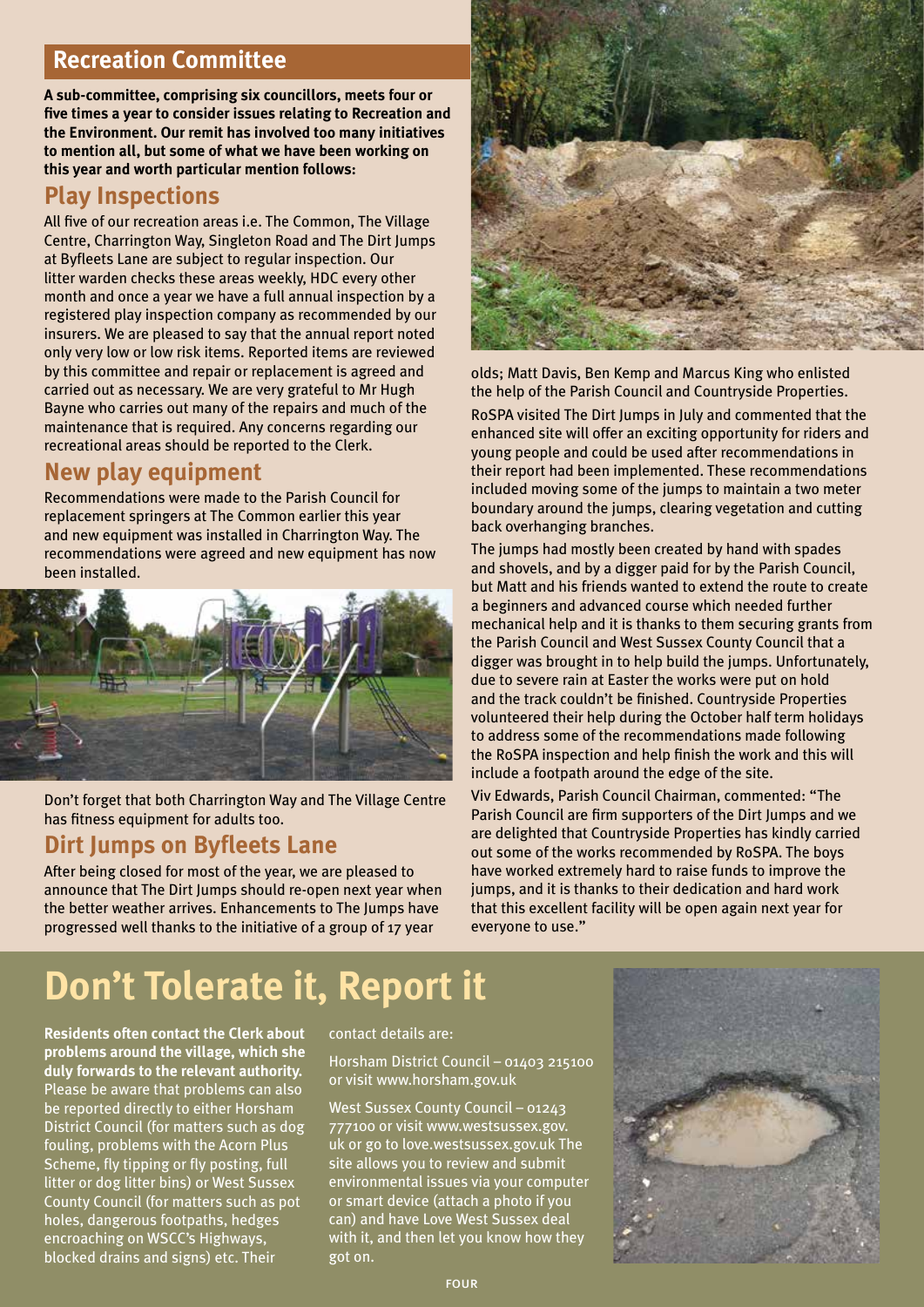# Gettin for W

**Broadbridge Heath Parish Council has an advisory team who work alongside Horsham District and West Sussex County Councils on an Emergency Plan for the Village.** Part of this plan includes provision for 'severe weather' and was agreed with WSCC back in August on probably one of the hottest days of the year.

There are four salt/grit bins in the parish by the bus shelter opposite Kingsmead, on the corner Sleets Road, in the open garden space in St John's Crescent and at the end of Wickhurst Lane opposite the Village Centre. These have now been filled but if they require a refill then please contact the Clerk.

The bins contain a mixture of salt and grit that is intended primarily for use on public footpaths that have not been treated. It is not intended for use on private areas of land. We would encourage residents to help themselves to a bucket or small bag of salt/grit and clear the area outside their properties when pavements are slippery with snow or ice.

The Government has made it clear that those who do clear snow need have no fear of legal action if they clear and someone falls and is injured, so long as the clearance does not make the condition of the pathway more dangerous. Guidance on clearing snow can be found on www.direct.gov.uk

West Sussex County Council (WSCC) has a very good website which you may like to look at please visit www.westsussex.gov.uk/getreadyforwinter. It provides some very useful advice for residents. You can sign up for severe weather email alerts and find out more about protecting your home, health and wellbeing, travelling in winter conditions and helping your community.

The Parish Council is keen to hear from any potentially vulnerable people in the village who may need support during severe weather. If you, or a neighbour, would welcome a call should the snow descend this winter, just to check that all is well, please provide details to the Clerk (01403 785864).

In the event of flooding, please contact the emergency services as appropriate and WSCC if drains are blocked and need urgent attention.

#### **Update on Street Naming for the new development**

#### **In a previous newsletter we advised that our recommendation for street names on the new development was for the developers to take names from the War Memorial.**

Horsham District Council, who work closely with the developers on this, has advised that Churchill, most prominent on the memorial, appearing three times, will be used for one of the main roads running through the development and will be 'Churchill Way'. Other names chosen to be used so far are Carter, Ellis, Tullet, Wakeford, Chantler, Langridge, Pelling, Harding, Heydon, Sargent, Palmer, Thompson, Wells, Worsfield, Ottley, Farley, Kilhams, Nye, Beale and Harris. Edwards has been chosen for the Heath Barn Development (Edwards Close).



### **Christmas and New Year at the Village Centre in December**

**Sunday 15th: Childrens' Xmas Party (2 to 4pm)**

**Thursday 19th: Xmas Quiz at 7.30p.m**

**Saturday 21st: Xmas Draw & Disco**

**Xmas Eve: Disco**

**Committee & Staff wish all Members a Merry Xmas & a Happy New Year www.bbhvc.co.uk**